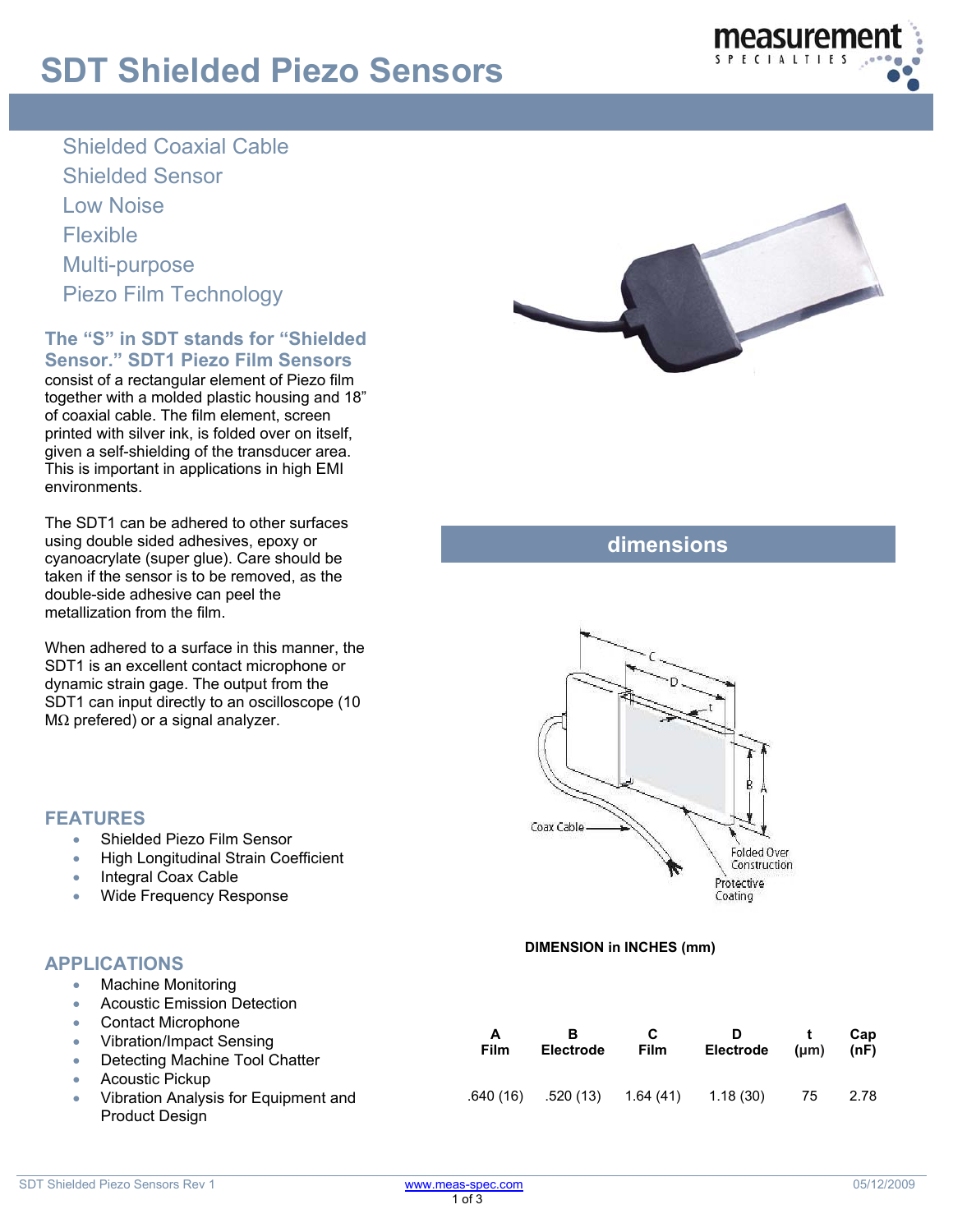**SDT Shielded Piezo Sensors Element with Shielded Cable** 

### **instructions**

Using a double-sided adhesive tape, adhere the sensing element to the vibrating object. The adhesive tape should have a thin and non-foam type carrier. A double-sealed tape, such as 3M† 444, works well.

Clean off the surface of the object upon which the sensor is to be placed, removing any foreign particles such as dirt, dust, grease, etc. Then apply the adhesive tape to the clean surface. Next, adhere the SDT1-028K to the adhesive by attaching the end of the sensor element first and smoothing out the element (avoiding any creases or air bubbles) towards the lead attach.

The adhesive must continue out and hold down the lead attached housing as well, to prevent errant results. Similarly, it is recommended that the wire be taped down in some instances (this can be done with masking tape in a designated position).

If the sensor is to be used in an environment above 45°C [114°F], then a different adhesive system is recommended since the double sided tape can become soft and affect the sensor's ability to detect vibration. Cyanoacrylate or a fiveminute epoxy are useable, but are permanent.

The leads can be connected directly into an oscilloscope or frequency analyzer with preferably 10 MΩ impedance.

### **sensor operation**

Operating in a reciprocal fashion, changes in length generate a corresponding charge and hence, voltage to appear on the electrodes of the film. The transducer behaves like an "active" capacitor, consequently, loading of the signal by the input impedance of the measuring device must be considered. Due to the thinness of the films, the associated capacitance can be sufficient to give adequate low frequency response into standard 1 MΩ loads, but use of an X10 probe will extend the low frequency range by a decade. For extremely small devices and low frequency vibration levels, some buffering may be desirable. For the majority of analysis work, this is unnecessary and the film can feed directly to the instrument.

The low mass contributed by the transducer is of major importance, and its non-resonant behavior. Frequency response is inherently flat into the MHZ region with only the R-C roll off at low frequencies distorting the profile. Since it is responding to strain rather than acceleration, high signal levels may be generated by low frequency flexing, so a distinction must be made between the frequency response of the film for changes in its primary parameter (i.e., strain) and its relative behavior compared with, say piezoelectric accelerometers.

The response of the sensor to strain enforces its likeness to a strain gauge, but with much higher output. The sensor performs well at low frequencies where displacement is large and acceleration low, as well as at high frequencies where displacement is small and acceleration high. The sensor has a flat response over a very wide frequency range, with resonant frequency points above 10 MHZ.



neasureme